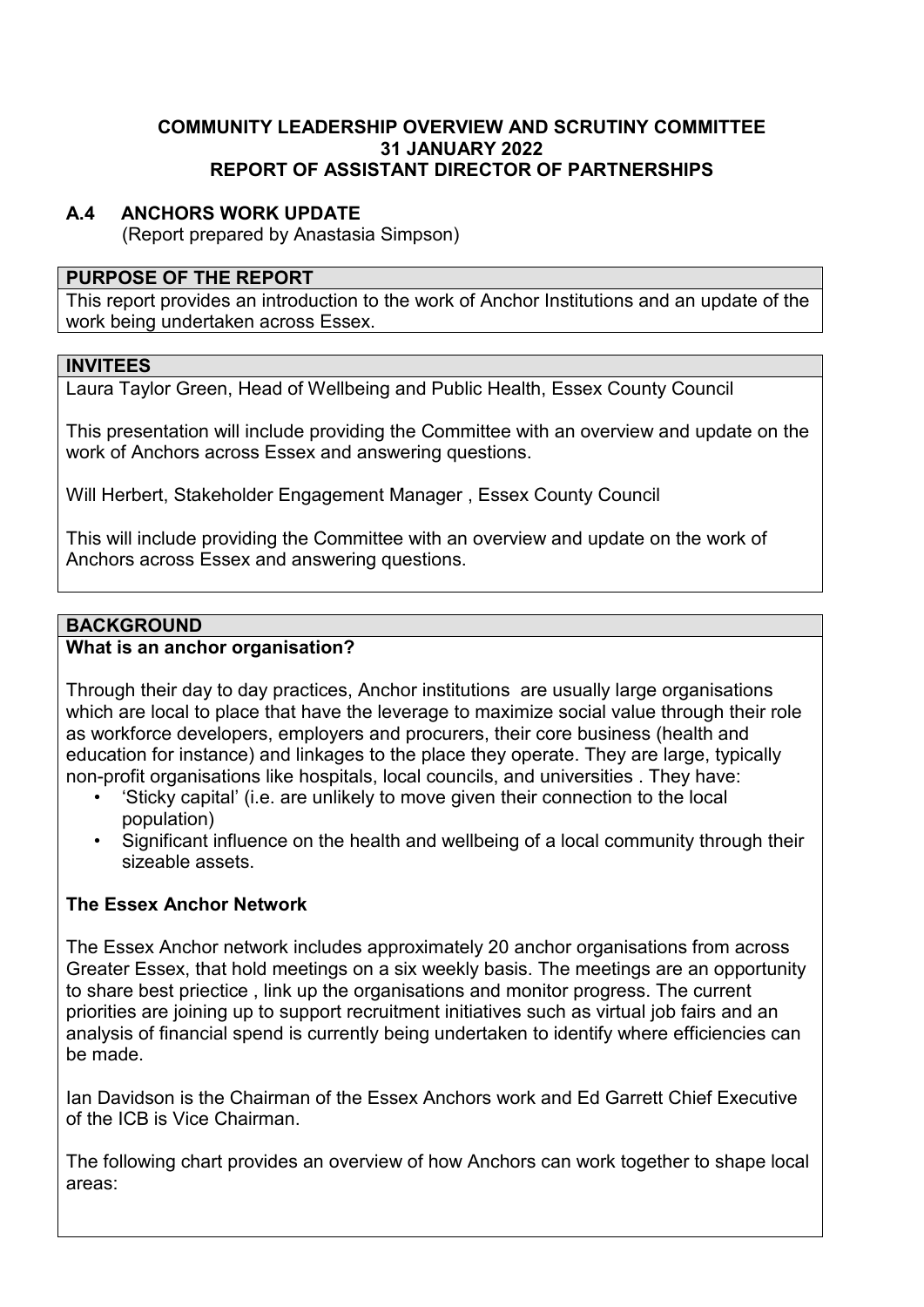| <b>Workforce Developer</b><br>Create local training<br>$\bullet$<br>opportunities<br>Support people to move<br>between sectors<br>Help those who have been<br>$\bullet$<br>long term unemployed re-<br>enter the work place |                                                                                                                                  | <b>Estates and Environment</b><br>Reduce the local<br>$\bullet$<br>environmental impact,<br>Support growth in the local<br>$\bullet$<br>green economy<br>· Influence sustainable<br>practices across the local<br>system |                                                                                                                                                                              |
|-----------------------------------------------------------------------------------------------------------------------------------------------------------------------------------------------------------------------------|----------------------------------------------------------------------------------------------------------------------------------|--------------------------------------------------------------------------------------------------------------------------------------------------------------------------------------------------------------------------|------------------------------------------------------------------------------------------------------------------------------------------------------------------------------|
| <b>Procurement</b>                                                                                                                                                                                                          | <b>How Anchor organisations can shape</b><br>Anchor organisations have a number of<br>levers available to them to help shape the | local places<br>local area.                                                                                                                                                                                              |                                                                                                                                                                              |
| of Goods & Services<br>Progressive and<br>Responsible<br>Procurement<br>Embedding Social<br>$\bullet$<br>Value, ensuring<br>every pound spent<br>generates additional<br>value                                              |                                                                                                                                  | <b>Employer</b><br>Employment<br>Opportunities<br>Improve the<br>Wellbeing of<br>Employees                                                                                                                               | <b>Local business and</b><br><b>VCS</b> incubator<br>Support local<br>business and<br>voluntary<br>organisations to<br>innovate, grow<br>to support their<br>local community |

### **DETAILED INFORMATION**

During 2021, the Anchors movement across Essex has been developing and encouraging organisations to join and be part of the collaborative. To date there are more public sector organisations across Essex that are engaged with the Anchors, than not. Essex Anchors produced an Ideas Book (Appendix A) which has been developed to assist organisations to fully realise their potential in terms of making progress in line with a collective vision for change and to assist them in addressing the significant task of pushing forward on local recovery and reform as we emerge from the Covid pandemic.

Within the book there are a range of case studies and examples of activities taking place across Essex, including Tendring. There have also been several learning events throughout the year which have included guest speakers from other Councils across the country that have made significant progress with their own Anchors programme. For example Preston City Council has increased spend in the local area from £38m to £111m over 5 years, they developed a procurement practitioners group to identify leakage of spend outside of the local economy and Essex has started on the same journey. Ultimately , the aim is to ensure that as much spend as possible is made in the local area , which will in turn creates further local jobs . The focus is to keep money and employment in Essex.